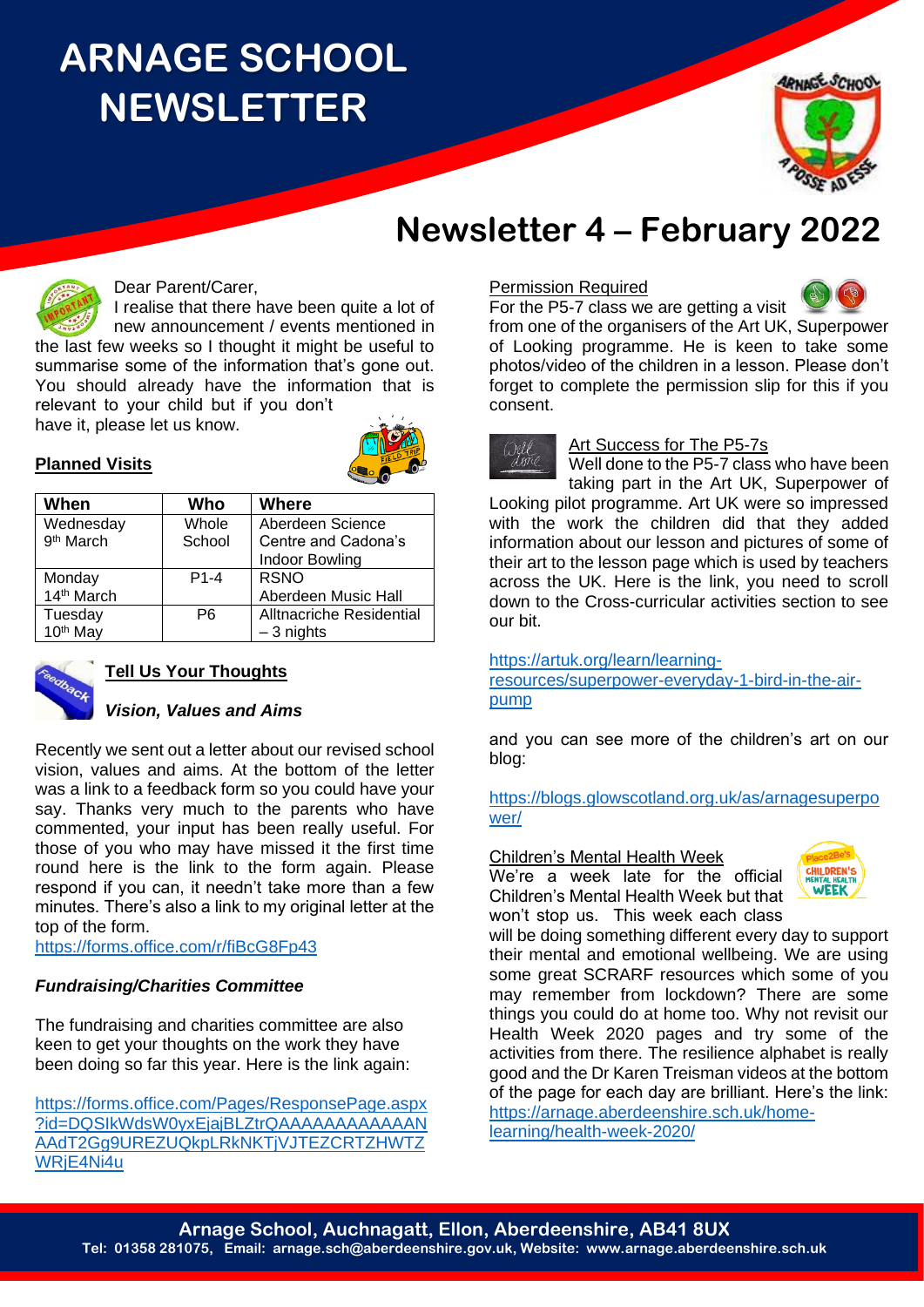## **Newsletter 4 – February 2022**



P5-7 Enterprise Project

The P5-7 class have entered the Blysthwood Enterprise Challenge. They have been given some seed funding and challenged to find a way to make the

money grow. The class got their heads together and came up with an idea for an event – Friday Movie Night. They are still sorting out the details, but it is likely to be a straight-after-school event on either Friday  $11<sup>th</sup>$  or  $18<sup>th</sup>$  March. Watch this space for more information and leave a space in your diaries if you can.

### School Closure in May

The school will be closed to all pupils and staff on Thursday  $5<sup>th</sup>$  May as we are being used as a polling station for local elections.





### **DATES FOR YOUR DIARY - 2021/2022**

The dates below will be updated regularly in monthly/termly newsletters – please keep the most recent newsletter for reference as dates may have to change due to unforeseen circumstances and additional dates/events will be added as they are confirmed.

#### **Upcoming Events (please see next page for School Closure Dates)**



| <b>TERM3</b>                     |                                                                          |  |
|----------------------------------|--------------------------------------------------------------------------|--|
| <b>February</b>                  | <b>What's On</b>                                                         |  |
| Monday 21st - Friday 25th        | P7 Residential trip                                                      |  |
| Monday 21st - Friday 25th        | <b>Mental Health Week</b>                                                |  |
| Thursday 24th                    | <b>SSPCA Outdoor Workshops</b>                                           |  |
| <b>March</b>                     | <b>What's On</b>                                                         |  |
| Thursday 3 <sup>rd</sup> March   | World Book Day                                                           |  |
| Wednesday 9 <sup>th</sup> March  | Whole school trip to Aberdeen Science Centre and Cadona's Indoor Bowling |  |
| Monday 14 <sup>th</sup> March    | P1-4 class – trip to RSNO Aberdeen Music Hall                            |  |
| Wednesday 30 <sup>th</sup> March | End of Term Celebration Assembly                                         |  |

| TERM 4                           |                                               |  |
|----------------------------------|-----------------------------------------------|--|
| <b>May</b>                       | <b>What's On</b>                              |  |
| Tuesday 10 <sup>th</sup> May     | P6 Residential Trip - Alltnacriche - 3 nights |  |
| June                             | <b>What's On</b>                              |  |
| Wb 6 <sup>th</sup> (Provisional) | <b>Health Week</b>                            |  |
| <b>TBC</b>                       | <b>Summer Show</b>                            |  |
| <b>TBC</b>                       | P7 Transition (3 days at the academy)         |  |